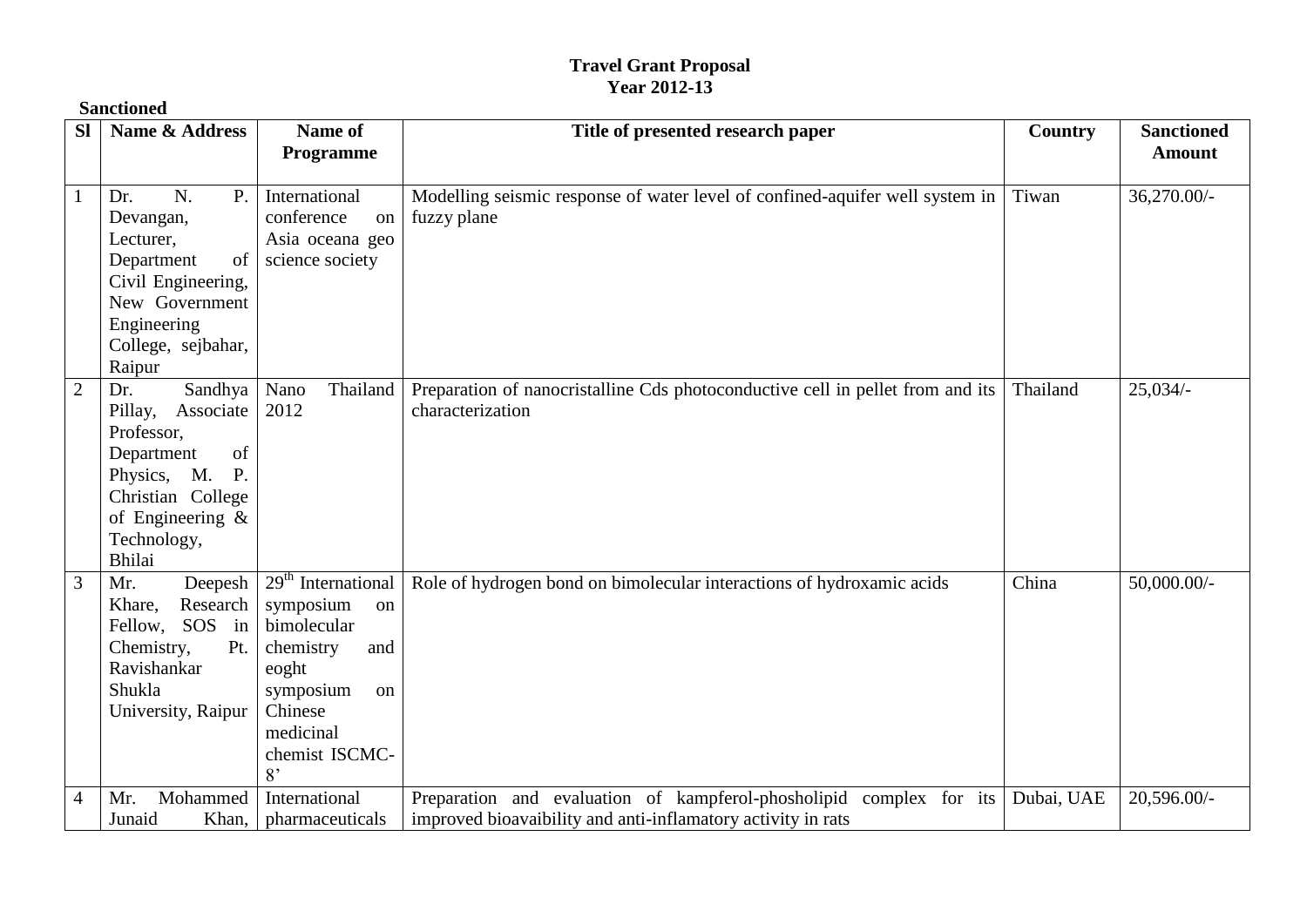|                | <b>Year 2012-13</b>                                                                                                                                         |                                                                                    |                                                                                                                              |                        |                                    |  |  |  |
|----------------|-------------------------------------------------------------------------------------------------------------------------------------------------------------|------------------------------------------------------------------------------------|------------------------------------------------------------------------------------------------------------------------------|------------------------|------------------------------------|--|--|--|
| <b>SI</b>      | Name & Address                                                                                                                                              | Name of<br>Programme                                                               | Title of presented research paper                                                                                            | <b>Country</b>         | <b>Sanctioned</b><br><b>Amount</b> |  |  |  |
|                | Assistant<br>Professor, Rungta<br>of<br>College<br>Pharmaceutical<br>Research, Kohka,<br><b>Bhiali</b>                                                      | and technologies<br>conference<br>and<br>exhibition                                |                                                                                                                              |                        |                                    |  |  |  |
| 5              | Shrutika<br>Ms.<br>Kankariya, UGC-<br><b>BSR</b><br>Research<br>Fellow, SOS in<br>Life Sciences, Pt.<br>Ravishankar<br>Shukla<br>University, Raipur<br>(CG) | Third<br>world<br>congress<br>on<br>Chronobiology                                  | Homogenous performance for nest materials in Indian house swift Apus<br>affinis                                              | Puebla,<br>Mexico      | 25,055/                            |  |  |  |
| 6              | Piyush<br>Mr.<br>Thakur, Research<br>Fellow, SOS in<br>Chemistry,<br>Pt.<br>Ravishankar<br>Shukla<br>University, Raipur                                     | $29th$ international<br>symposium<br>on<br>chromatography                          | Rp-HPLC Determination of hydrophobicity of biomolecules:QSPR<br>ANALYSIS AND RELATIONSHIP WITH CT-DNA INTRACTION<br>(poster) | Torui,<br>Poland       | 50,000/                            |  |  |  |
| $\overline{7}$ | Ms. Arti Singh,<br>Research Scholar,<br>SOS<br>in<br>Life<br>Sciences,<br>Pt.<br>Ravishankar<br>Shukla<br>University, Raipur<br>(CG)                        | International<br>ornithological<br>of<br>congress<br>Asia<br>southeast<br>(OICSEA) | Ecological advantage of mud nests in Indian cliff swallow hirundo fluvicola<br>(poster)                                      | Phang-nga,<br>Thailand | 25,055/                            |  |  |  |
| 8              | Mr.<br>Amit                                                                                                                                                 | International                                                                      | Bioadhesivebuccalpatch based on interpolymer complexes of hydrophilic Dubai, UAE                                             |                        | 20596/                             |  |  |  |

## **Travel Grant Proposal<br>Year 2012-13**